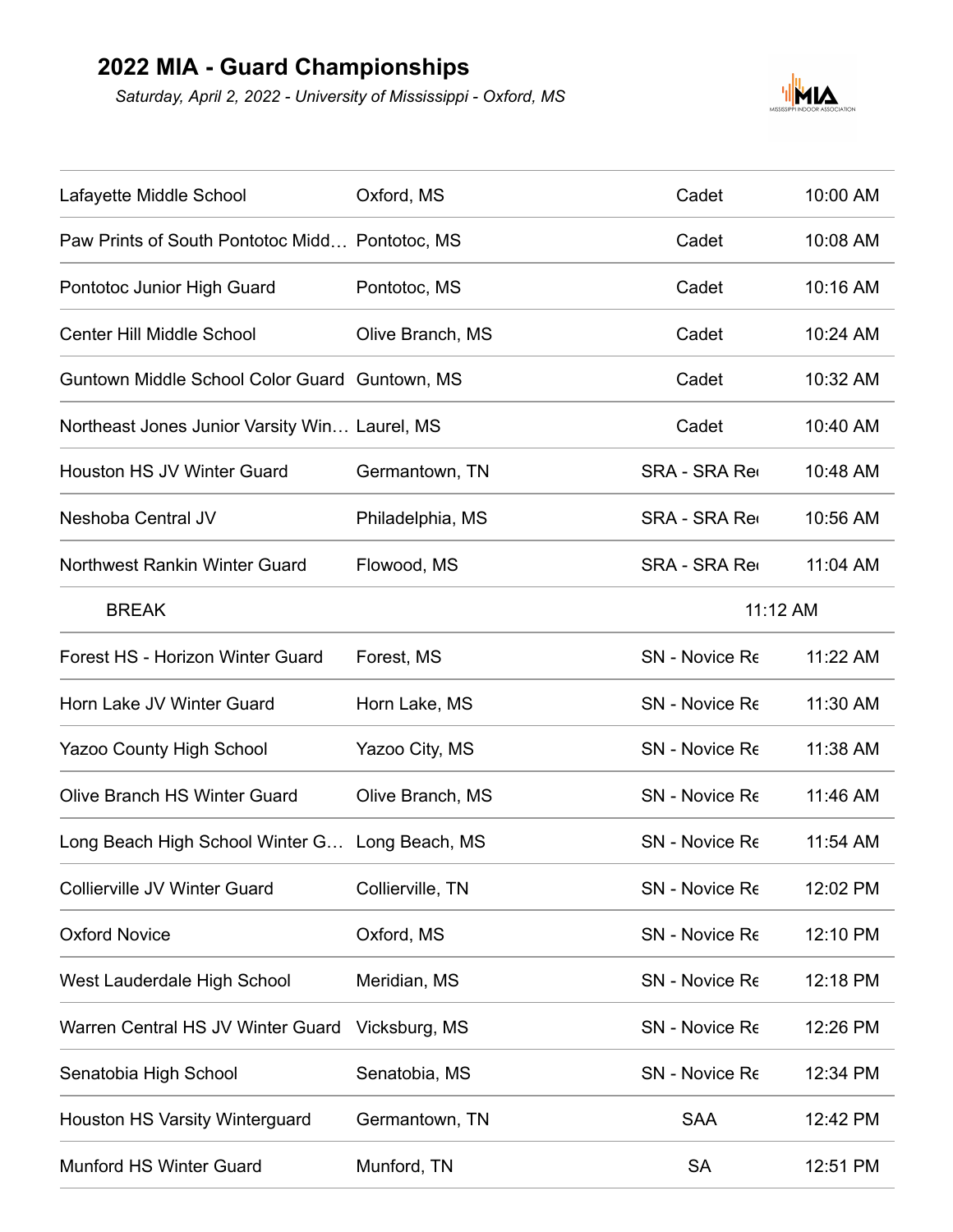| <b>Franklin County High School</b>           | Meadville. MS       | <b>SN - Novice Blu</b> | 1:50 PM |
|----------------------------------------------|---------------------|------------------------|---------|
| J.Z George Indoor Colorguard                 | North Carrolton, MS | <b>SN - Novice Blu</b> | 1:58 PM |
| Mendenhall HS Winterguard                    | Mendenhall, MS      | <b>SN - Novice Blu</b> | 2:06 PM |
| <b>East Webster True Maroon</b>              | Cumberland, MS      | <b>SN - Novice Blu</b> | 2:14 PM |
| <b>Brandon "Rose" Winter Guard</b>           | Brandon, MS         | <b>SN - Novice Blu</b> | 2:22 PM |
| <b>Forrest County AHS</b>                    | Brooklyn, MS        | <b>SN - Novice Blu</b> | 2:30 PM |
| Valkyrie Winterguard                         | Ecru, MS            | <b>SN - Novice Blu</b> | 2:38 PM |
| Kosciusko HS La Rouge                        | Kosciusko, MS       | <b>SN - Novice Blu</b> | 2:46 PM |
| Northeast Jones Varsity Winter Gu Laurel, MS |                     | <b>SN</b> - Novice Blu | 2:54 PM |
| Kossuth HS Winter Guard                      | Kossuth, MS         | <b>SN - Novice Blu</b> | 3:02 PM |
| <b>Germantown Cadets</b>                     | Gluckstadt, MS      | <b>SN - Novice Blu</b> | 3:10 PM |
| <b>RETREAT</b>                               |                     | 3:25 PM                |         |
| Center Hill High School                      | Olive Branch, MS    | <b>SRA - SRA Red</b>   | 4:00 PM |
| New Albany HS Winter Guard                   | New Albany, MS      | <b>SRA - SRA Red</b>   | 4:08 PM |
| Wayne County Bellum Aquila Wint              | Waynesboro, MS      | <b>SRA - SRA Red</b>   | 4:16 PM |
| <b>Brandon "Scarlett" Winter Guard</b>       | Brandon, MS         | <b>SRA - SRA Red</b>   | 4:24 PM |
| <b>Madison Central Sapphire</b>              | Madison, MS         | <b>SRA - SRA Red</b>   | 4:32 PM |
| Pearl High School Winter Guard               | Pearl, MS           | <b>SRA - SRA Red</b>   | 4:40 PM |
| <b>Clinton HS Winter Guard</b>               | Clinton, MS         | <b>SRA - SRA Red</b>   | 4:48 PM |
| <b>BREAK</b>                                 |                     | 4:56 PM                |         |
| Horn Lake Varsity Winter Guard               | Horn Lake, MS       | <b>SRA - SRA Blu</b>   | 5:06 PM |
| Lake Cormorant Bel Esprit                    | Lake Cormorant, MS  | <b>SRA - SRA Blu</b>   | 5:14 PM |
| Hernando JV Winter Guard                     | Hernando, MS        | <b>SRA - SRA Blu</b>   | 5:22 PM |
| <b>Choctaw Central HS Colorguard</b>         | Choctaw, MS         | SRA - SRA Blu          | 5:30 PM |